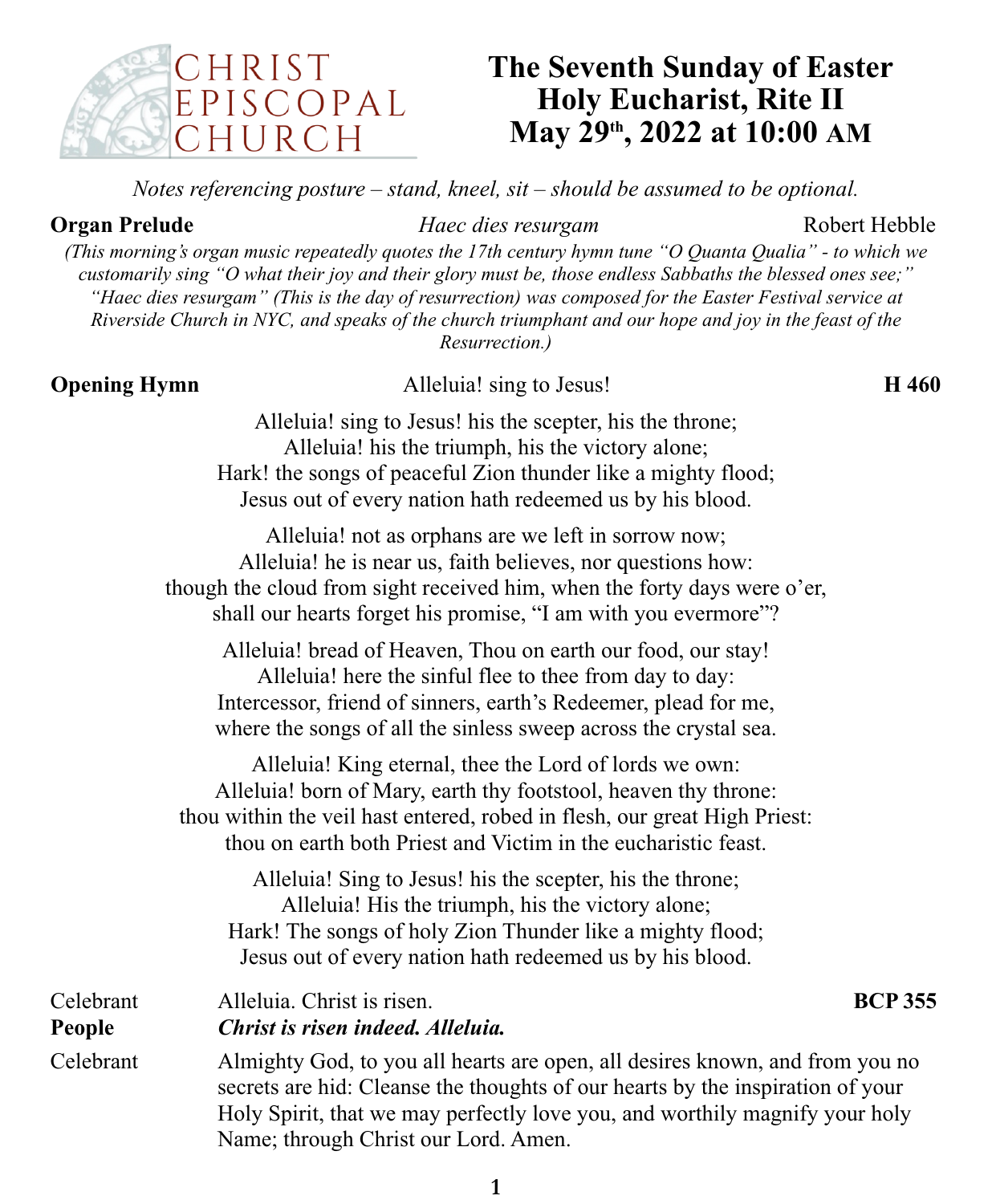**Gloria** Gloria in excelsis **H S278**

Glory to God in the highest, and peace to his people on earth. Lord God, heavenly King, almighty God and Father, we worship you, we give you thanks, we praise you for your glory.

Lord Jesus Christ, only Son of the Father, Lord God, Lamb of God, you take away the sin of the world: have mercy on us; you are seated at the right hand of the Father: receive our prayer. For you alone are the Holy One, you alone are the Lord, you alone are the Most High, Jesus Christ, with the Holy Spirit, in the glory of God the Father. *Amen.*

## **The Collect of the Day BCP 226**

| Celebrant | The Lord be with you. |
|-----------|-----------------------|
| People    | And also with you.    |
| Celebrant | Let us pray.          |

O God, the King of glory, you have exalted your only Son Jesus Christ with great triumph to your kingdom in heaven: Do not leave us comfortless, but send us your Holy Spirit to strengthen us, and exalt us to that place where our Savior Christ has gone before; who lives and reigns with you and the Holy Spirit, one God, in glory everlasting. *Amen.*

## **The First Lesson** *Seated* **Acts 16:16-34**

With Paul and Silas, we came to Philippi in Macedonia, a Roman colony, and, as we were going to the place of prayer, we met a slave girl who had a spirit of divination and brought her owners a great deal of money by fortune-telling. While she followed Paul and us, she would cry out, "These men are slaves of the Most High God, who proclaim to you a way of salvation." She kept doing this for many days. But Paul, very much annoyed, turned and said to the spirit, "I order you in the name of Jesus Christ to come out of her." And it came out that very hour.

But when her owners saw that their hope of making money was gone, they seized Paul and Silas and dragged them into the marketplace before the authorities. When they had brought them before the magistrates, they said, "These men are disturbing our city; they are Jews and are advocating customs that are not lawful for us as Romans to adopt or observe." The crowd joined in attacking them, and the magistrates had them stripped of their clothing and ordered them to be beaten with rods. After they had given them a severe flogging, they threw them into prison and ordered the jailer to keep them securely. Following these instructions, he put them in the innermost cell and fastened their feet in the stocks.

About midnight Paul and Silas were praying and singing hymns to God, and the prisoners were listening to them. Suddenly there was an earthquake, so violent that the foundations of the prison were shaken; and immediately all the doors were opened and everyone's chains were unfastened. When the jailer woke up and saw the prison doors wide open, he drew his sword and was about to kill himself, since he supposed that the prisoners had escaped. But Paul shouted in a loud voice, "Do not harm yourself, for we are all here." The jailer called for lights, and rushing in, he fell down trembling before Paul and Silas. Then he brought them outside and said, "Sirs, what must I do to be saved?" They answered, "Believe on the Lord Jesus, and you will be saved, you and your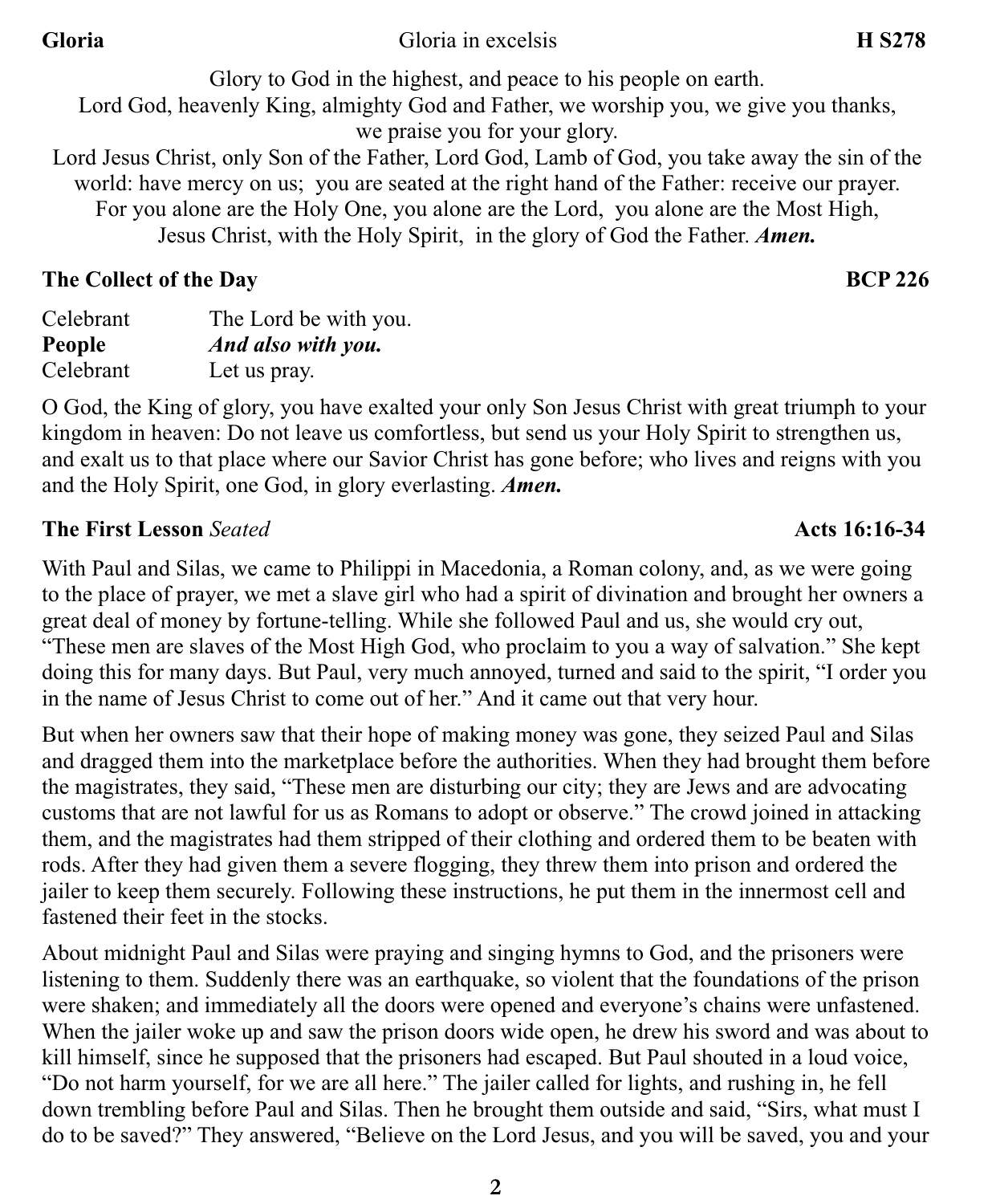household." They spoke the word of the Lord to him and to all who were in his house. At the same hour of the night he took them and washed their wounds; then he and his entire family were baptized without delay. He brought them up into the house and set food before them; and he and his entire household rejoiced that he had become a believer in God.

Reader Hear what the Spirit is saying to God's people. **People** *Thanks be to God.*

**Psalm 97** *Said responsively by whole verse.* **BCP 726** 

| <sup>1</sup> The LORD is King;                                        |
|-----------------------------------------------------------------------|
| let the earth rejoice;                                                |
| let the multitude of the isles be glad.                               |
| <sup>2</sup> Clouds and darkness are round about him,                 |
| righteousness and justice are the foundations of his throne.          |
| <sup>3</sup> A fire goes before him *                                 |
| and burns up his enemies on every side.                               |
| <sup>4</sup> His lightnings light up the world;                       |
| the earth sees it and is afraid.                                      |
| <sup>5</sup> The mountains melt like wax at the presence of the LORD, |
| at the presence of the Lord of the whole earth.                       |
| <sup>6</sup> The heavens declare his righteousness,                   |
| and all the peoples see his glory.                                    |
| <sup>7</sup> Confounded be all who worship carved images              |
| and delight in false gods!                                            |
| Bow down before him, all you gods.                                    |
| <sup>8</sup> Zion hears and is glad, and the cities of Judah rejoice, |
| because of your judgments, O LORD.                                    |
| <sup>9</sup> For you are the LORD,                                    |
| most high over all the earth;                                         |
| you are exalted far above all gods.                                   |
| <sup>10</sup> The LORD loves those who hate evil;                     |
| he preserves the lives of his saints                                  |
| and delivers them from the hand of the wicked.                        |
| <sup>11</sup> Light has sprung up for the righteous,                  |
| and joyful gladness for those who are true hearted.                   |
| $^{12}$ Rejoice in the LORD, you righteous,                           |
| and give thanks to his holy Name.                                     |

## **The Second Lesson** Revelation 22:12-14,16-17,20-21

At the end of the visions I, John, heard these words:

"See, I am coming soon; my reward is with me, to repay according to everyone's work. I am the Alpha and the Omega, the first and the last, the beginning and the end."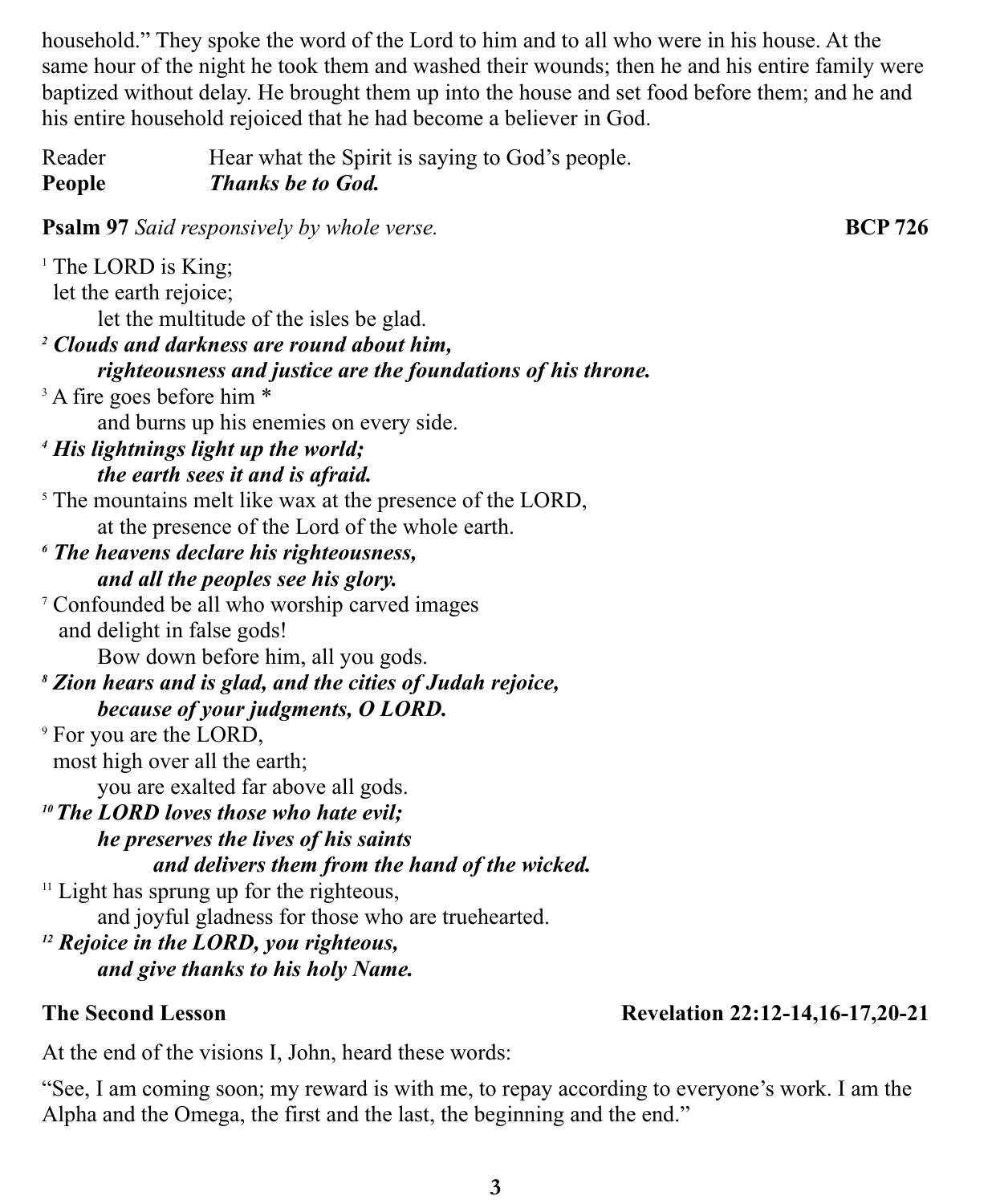Blessed are those who wash their robes, so that they will have the right to the tree of life and may enter the city by the gates.

"It is I, Jesus, who sent my angel to you with this testimony for the churches. I am the root and the descendant of David, the bright morning star."

The Spirit and the bride say, "Come."

And let everyone who hears say, "Come."

And let everyone who is thirsty come.

Let anyone who wishes take the water of life as a gift.

The one who testifies to these things says, "Surely I am coming soon."

Amen. Come, Lord Jesus!

The grace of the Lord Jesus be with all the saints. Amen.

| Reader | Hear what the Spirit is saying to God's people. |
|--------|-------------------------------------------------|
| People | <b>Thanks be to God.</b>                        |

**Sequence Hymn All who believe and are baptized <b>H** 298

All who believe and are baptized shall see the Lord's salvation; baptized into the death of Christ, each is a new creation. Through Christ's redemption we shall stand among the glorious heavenly band of every tribe and nation.

With one accord, O God, we pray: grant us thy Holy Spirit; help us in our infirmity through Jesus' blood and merit. Grant us to grow in grace each day that as is promised here we may eternal life inherit.

**The Holy Gospel** *Standing* **John 17:20-26**

Deacon The Holy Gospel of our Lord Jesus Christ according to John. **People** *Glory to you, Lord Christ.*

Jesus prayed for his disciples, and then he said. "I ask not only on behalf of these, but also on behalf of those who will believe in me through their word, that they may all be one. As you, Father, are in me and I am in you, may they also be in us, so that the world may believe that you have sent me. The glory that you have given me I have given them, so that they may be one, as we are one, I in them and you in me, that they may become completely one, so that the world may know that you have sent me and have loved them even as you have loved me. Father, I desire that those also, whom you have given me, may be with me where I am, to see my glory, which you have given me because you loved me before the foundation of the world.

"Righteous Father, the world does not know you, but I know you; and these know that you have sent me. I made your name known to them, and I will make it known, so that the love with which you have loved me may be in them, and I in them."

| Deacon | The Gospel of the Lord.            |
|--------|------------------------------------|
| People | <b>Praise to you, Lord Christ.</b> |

## **4**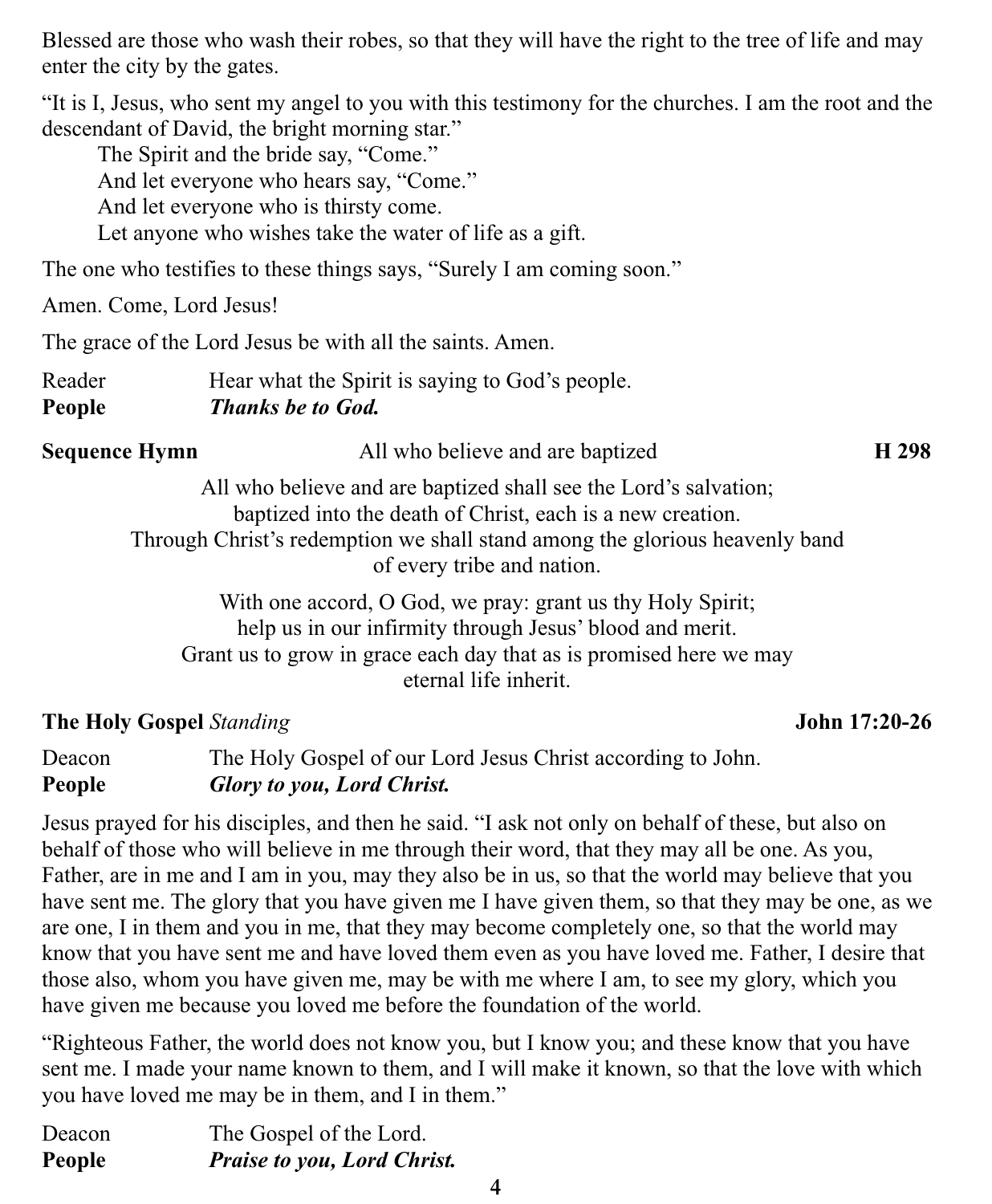# **The Prayers of the People, Form I** *Standing* **by a standing <b>BCP** 383

With all our heart and with all our mind, let us pray to the Lord, saying, "Lord, have mercy."

For the peace from above, for the loving kindness of God, and for the salvation of our souls, let us pray to the Lord.

# *Lord, have mercy.*

For the peace of the world, for the welfare of the holy Church of God, and for the unity of all peoples, let us pray to the Lord.

## *Lord, have mercy.*

For our Bishop, and for all the clergy and people, let us pray to the Lord.

## *Lord, have mercy.*

For our President, for the leaders of the nations, and for all in authority, let us pray to the Lord. *Lord, have mercy.*

For this city, for every city and community, and for those who live in them, let us pray to the Lord.

## *Lord, have mercy.*

For seasonable weather, and for an abundance of the fruits of the earth, let us pray to the Lord. *Lord, have mercy.*

For the good earth which God has given us, and for the wisdom and will to conserve it, let us pray to the Lord.

## *Lord, have mercy.*

For the aged and infirm, for the widowed and orphans, and for the sick and the suffering, especially … let us pray to the Lord.

## *Lord, have mercy.*

For the poor and the oppressed, for the unemployed and the destitute, for prisoners and captives, and for all who remember and care for them, let us pray to the Lord.

# *Lord, have mercy.*

For all who have died in the hope of the resurrection, and for all the departed, let us pray to the Lord.

## *Lord, have mercy.*

For deliverance from all danger, violence, oppression, and degradation, let us pray to the Lord. *Lord, have mercy.*

That we may end our lives in faith and hope, without suffering and without reproach, let us pray to the Lord.

## *Lord, have mercy.*

In the communion of saints, let us commend ourselves, and one another, and all our life, to Christ our God.

## *To thee, O Lord our God.*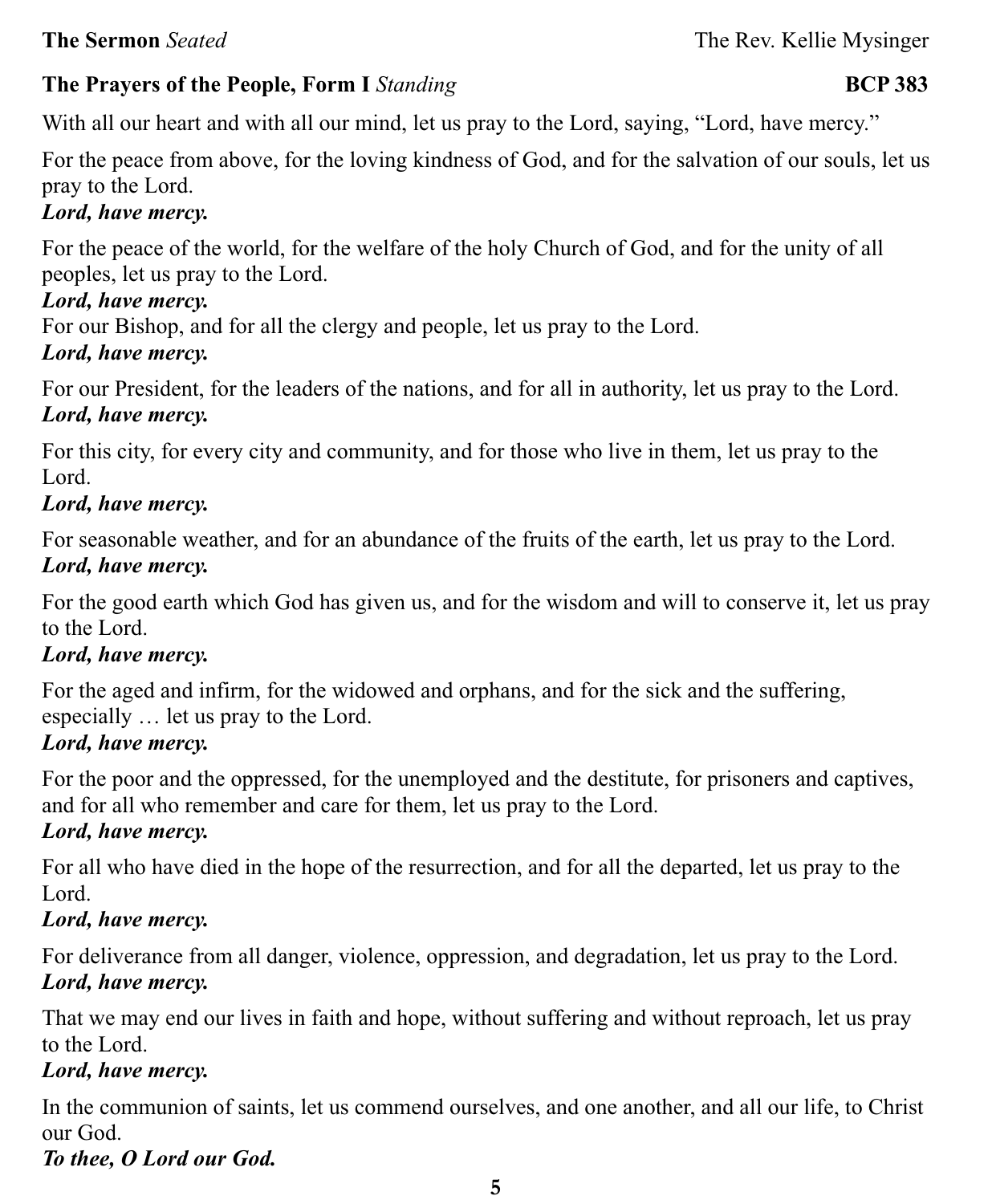*Silence*

*The Celebrant adds a concluding Collect.*

### **Confession of Sin** *Kneeling* **BCP 360**

Deacon Let us confess our sins against God and our neighbor.

*Most merciful God, we confess that we have sinned against you in thought, word, and deed, by what we have done, and by what we have left undone. We have not loved you with our whole heart; we have not loved our neighbors as ourselves. We are truly sorry and we humbly repent. For the sake of your Son Jesus Christ, have mercy on us and forgive us; that we may delight in your will, and walk in your ways, to the glory of your Name. Amen.*

Celebrant Almighty God have mercy on you, forgive you all your sins through the grace of Jesus Christ, strengthen you in all goodness, and by the power of the Holy Spirit keep you in eternal life. *Amen.*

**The Peace** *Standing*

Celebrant The peace of Christ be always with you. **People** *And also with you.*

*All greet one another in the name of Christ.* 

## **Welcome and Announcements**

### **Education for Ministry Graduation**

## *The Education for Ministry graduates, as well as all current and former EfM students, gather at the chancel steps.*

| Celebrant                | Today we celebrate the graduation of our 2022 EfM student, Mike Harper, who<br>has completed four years in Education for Ministry, studying the scriptures,<br>church history, and theology. For all students in EfM, these years are also<br>marked by community, reflecting on living out our beliefs in our daily lives,<br>and purposely seeking where God is calling us to ministry. Let us join together<br>with our EfM graduates in this celebration. |
|--------------------------|---------------------------------------------------------------------------------------------------------------------------------------------------------------------------------------------------------------------------------------------------------------------------------------------------------------------------------------------------------------------------------------------------------------------------------------------------------------|
| Celebrant                | Dear Friends in Christ, we are all baptized by the one Spirit into one Body and<br>given gifts for a variety of ministries for the common good. We are called to<br>develop these gifts in programs like EfM and use these gifts to God's purpose.                                                                                                                                                                                                            |
| Celebrant<br>(to Mentor) | Are these persons you present prepared by a commitment to Christ as<br>Lord, by regular attendance at worship, and by knowledge of their faith, to<br>exercise their ministries to the honor of God and the well-being of God's<br>Church?                                                                                                                                                                                                                    |
| Mentor                   | Yes, they are.                                                                                                                                                                                                                                                                                                                                                                                                                                                |
| Celebrant                | Remembering that we are all ministers of the Church, let us recite together<br>from the catechism. What is the ministry of the laity?                                                                                                                                                                                                                                                                                                                         |

**6**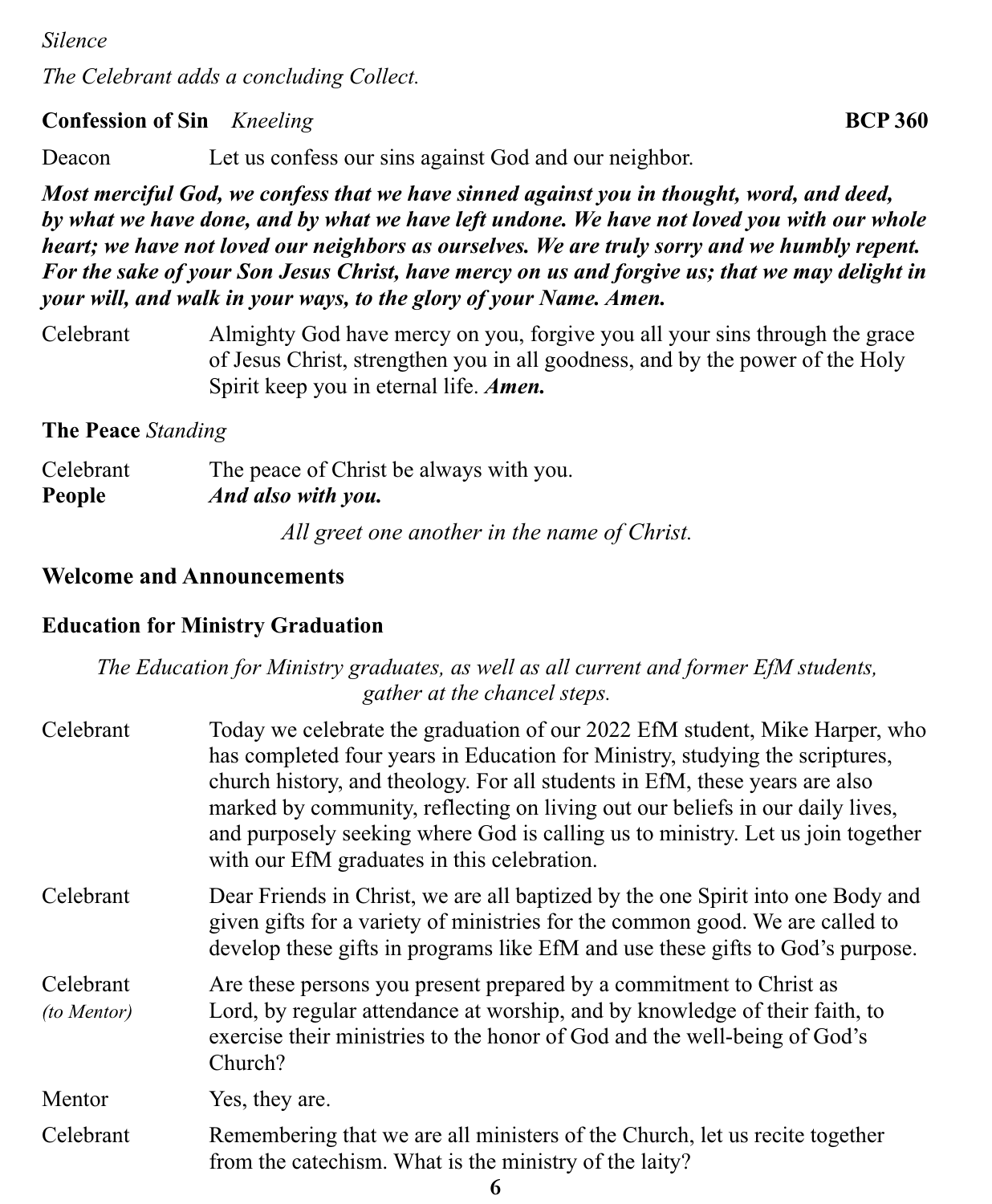| People                     | The ministry of lay persons is to represent Christ and his Church, to bear<br>witness to him wherever they may be; and, according to the gifts given them,<br>to carry on Christ's work of reconciliation in the world; and to take their<br>place in the life, worship, and governance of the Church.                                                                                                     |  |
|----------------------------|------------------------------------------------------------------------------------------------------------------------------------------------------------------------------------------------------------------------------------------------------------------------------------------------------------------------------------------------------------------------------------------------------------|--|
| Celebrant<br>(to Graduate) | Will you continue to develop your gifts and learn about God and the<br>Church; and execute the duties of your ministries faithfully and reverently to<br>the honor of God, and the benefit of all people?                                                                                                                                                                                                  |  |
| Graduate                   | I will.                                                                                                                                                                                                                                                                                                                                                                                                    |  |
| All stand                  |                                                                                                                                                                                                                                                                                                                                                                                                            |  |
| Celebrant                  | Will you, support these graduates in their ministries?                                                                                                                                                                                                                                                                                                                                                     |  |
| People                     | We will.                                                                                                                                                                                                                                                                                                                                                                                                   |  |
| Celebrant                  | With these graduates, let us all renew our baptismal vows. Do you reaffirm<br>your renunciation of evil and renew your commitment to Jesus Christ?                                                                                                                                                                                                                                                         |  |
| People                     | $I$ do.                                                                                                                                                                                                                                                                                                                                                                                                    |  |
| Celebrant                  | Do you believe in God the Father?                                                                                                                                                                                                                                                                                                                                                                          |  |
| People                     | I believe in God, the Father almighty, creator of heaven and earth.                                                                                                                                                                                                                                                                                                                                        |  |
| Celebrant                  | Do you believe in Jesus Christ, the Son of God?                                                                                                                                                                                                                                                                                                                                                            |  |
| People                     | I believe in Jesus Christ, his only Son, our Lord. He was conceived by the<br>power of the Holy Spirit and born of the Virgin Mary. He suffered under<br>Pontius Pilate, was crucified, died, and was buried. He descended to the dead.<br>On the third day he rose again. He ascended into heaven, and is seated at the<br>right hand of the Father. He will come again to judge the living and the dead. |  |
| Celebrant                  | Do you believe in God the Holy Spirit?                                                                                                                                                                                                                                                                                                                                                                     |  |
| People                     | I believe in the Holy Spirit, the holy catholic Church, the communion of<br>saints, the forgiveness of sins, the resurrection of the body, and the life<br>everlasting.                                                                                                                                                                                                                                    |  |
| Celebrant                  | Will you continue in the apostles' teaching and fellowship, in the breaking<br>of bread, and in the prayers?                                                                                                                                                                                                                                                                                               |  |
| People                     | I will, with God's help.                                                                                                                                                                                                                                                                                                                                                                                   |  |
| Celebrant                  | Will you persevere in resisting evil, and, whenever you fall into sin, repent and<br>return to the Lord?                                                                                                                                                                                                                                                                                                   |  |
| People                     | I will, with God's help.                                                                                                                                                                                                                                                                                                                                                                                   |  |
| Celebrant                  | Will you proclaim by word and example the Good News of God in Christ?                                                                                                                                                                                                                                                                                                                                      |  |
| People                     | I will, with God's help.                                                                                                                                                                                                                                                                                                                                                                                   |  |
| Celebrant                  | Will you seek and serve Christ in all persons, loving your neighbor as yourself?                                                                                                                                                                                                                                                                                                                           |  |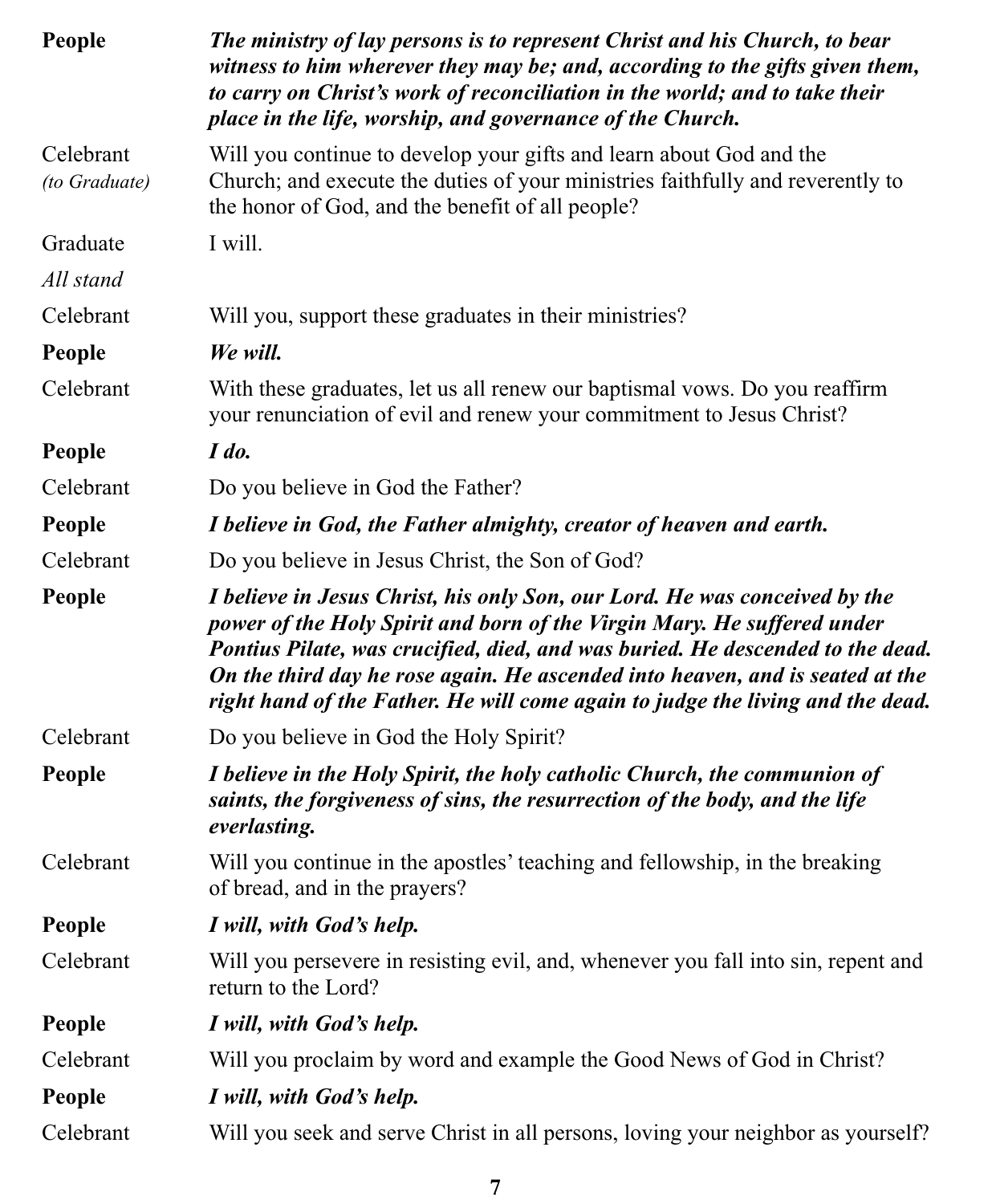| People    | I will, with God's help.                                                                                                                                                                                                                                                                                                                                                                                                     |  |
|-----------|------------------------------------------------------------------------------------------------------------------------------------------------------------------------------------------------------------------------------------------------------------------------------------------------------------------------------------------------------------------------------------------------------------------------------|--|
| Celebrant | Will you strive for justice and peace among all people, and respect the dignity<br>of every human being?                                                                                                                                                                                                                                                                                                                     |  |
| People    | I will, with God's help.                                                                                                                                                                                                                                                                                                                                                                                                     |  |
| Celebrant | May the Almighty and Everliving God who has given us a new birth by water<br>and the Holy Spirit, and bestowed upon us the forgiveness of sins, keep us in<br>eternal life by grace, in Christ Jesus our Lord. Amen.                                                                                                                                                                                                         |  |
|           | The Mentors will now present a certificate to the graduate, saying:                                                                                                                                                                                                                                                                                                                                                          |  |
| Mentor    | On behalf of your EFM group and the School of Theology of the University of<br>the South, I present you with your certificate.                                                                                                                                                                                                                                                                                               |  |
| Celebrant | Let us pray.                                                                                                                                                                                                                                                                                                                                                                                                                 |  |
| People    | Dear God who calls everyone to ministry. You give each of us the ability to<br>serve others. We ask for the insight, discernment, and courage to act when<br>needed. We give thanks for the opportunity to serve and for our Church<br>community that supports us in our ministry. May your Spirit be a constant<br>companion through our joys and sorrows and our routine days, that we may<br>feel your love always. Amen. |  |

# **The Holy Communion**

### **Eucharistic Prayer D BCP 372**

| Celebrant | The Lord be with you.                      |
|-----------|--------------------------------------------|
| People    | And also with you.                         |
| Celebrant | Lift up your hearts.                       |
| People    | We lift them to the Lord.                  |
| Celebrant | Let us give thanks to the Lord our God.    |
| People    | It is right to give our thanks and praise. |

It is truly right to glorify you, Holy One, and to give you thanks; for you alone are God, living and true, dwelling in light inaccessible from before time and for ever.

Fountain of life and source of all goodness, you made all things and fill them with your blessing; you created them to rejoice in the splendor of your radiance.

Countless throngs of angels stand before you to serve you night and day; and, beholding the glory of your presence, they offer you unceasing praise. Joining with them, and giving voice to every creature under heaven, we acclaim you, and glorify your Name, as we sing,

*Holy, holy, holy Lord,* **H S128** *God of power and might, heaven and earth are full of your glory. Hosanna in the highest. Blessed is the one who comes in the name of the Lord. Hosanna in the highest.*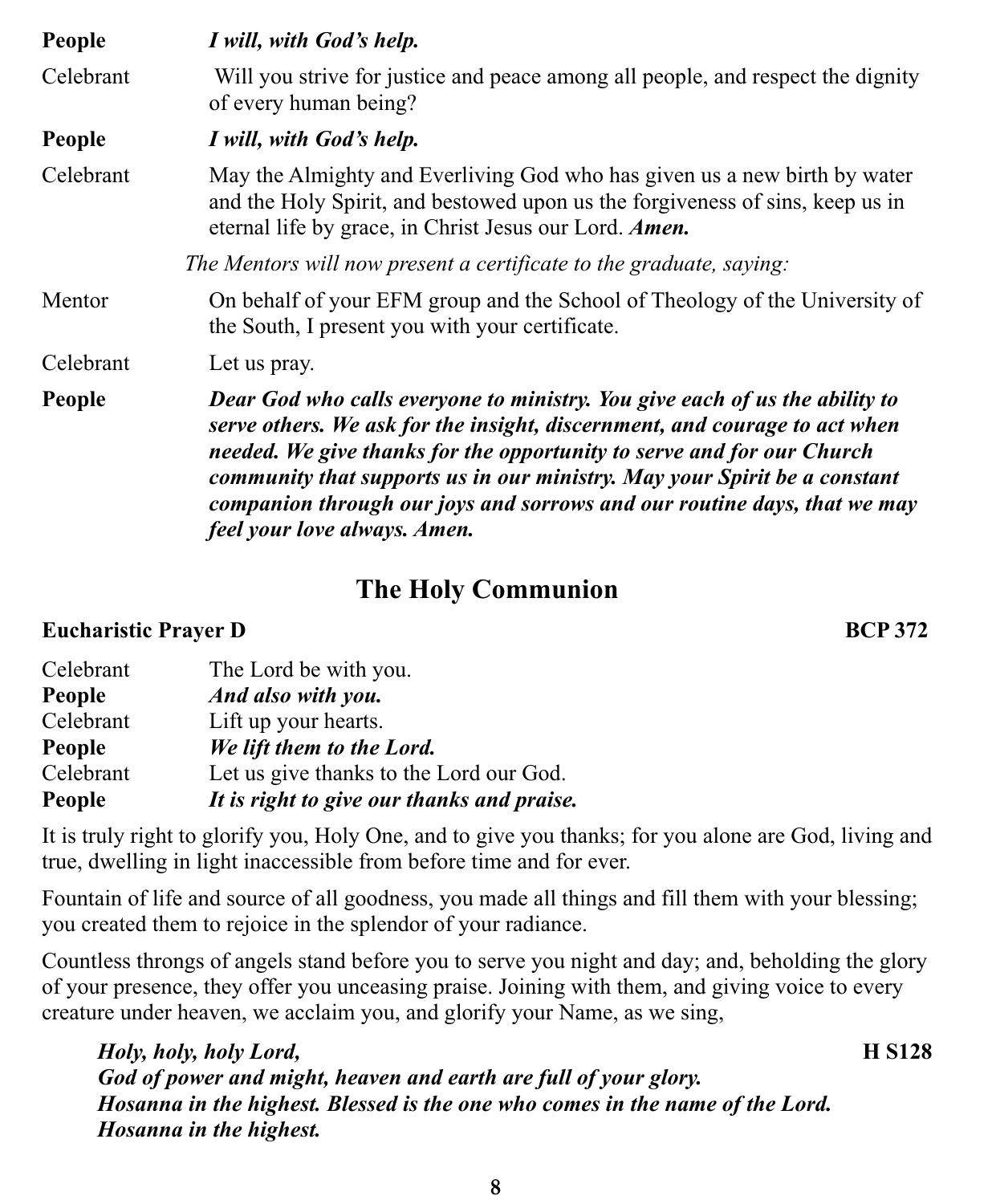## *The people stand or kneel.*

We acclaim you, holy God, glorious in power. Your mighty works reveal your wisdom and love. You formed us in your own image, giving the whole world into our care, so that, in obedience to you, our Creator, we might rule and serve all your creatures. When our disobedience took us far from you, you did not abandon us to the power of death. In your mercy you came to our help, so that in seeking you we might find you. Again and again you called us into covenant with you, and through the prophets you taught us to hope for salvation.

Holy God, you loved the world so much that in the fullness of time you sent your only Son to be our Savior. Incarnate by the Holy Spirit, born of the Virgin Mary, Jesus lived as one of us, yet without sin. To the poor he proclaimed the good news of salvation; to prisoners, freedom; to the sorrowful, joy. To fulfill your purpose Jesus gave himself up to death; and, rising from the grave, destroyed death, and made the whole creation new.

And that we might live no longer for ourselves, but for Christ who died and rose for us, you sent the Holy Spirit, your own first gift for those who believe, to complete your work in the world, and to bring to fulfillment the sanctification of all.

When the hour had come for Jesus to be glorified by you, his heavenly Father, having loved his own who were in the world, he loved them to the end; at supper with them Jesus took bread, and when he had given thanks to you, he broke it, and gave it to his disciples, and said, "Take, eat: This is my Body, which is given for you. Do this for the remembrance of me."

After supper Jesus took the cup of wine; and when he had given thanks, he gave it to them, and said, "Drink this, all of you. This is my Blood of the new Covenant, which is shed for you and for many for the forgiveness of sins. Whenever you drink it, do this for the remembrance of me."

Almighty God, we now celebrate this memorial of our redemption. Recalling Christ's death and descent among the dead, proclaiming Christ's resurrection and ascension to your right hand, awaiting Christ's coming in glory; and offering to you, from the gifts you have given us, this bread and this cup, we praise you and we bless you.

### *We praise you, we bless you,* **H S141** *we give thanks to you, and we pray to you, Lord our God.*

God our Creator, we pray that in your goodness and mercy your Holy Spirit may descend upon us, and upon these gifts, sanctifying them and showing them to be holy gifts for your holy people, the bread of life and the cup of salvation, the Body and Blood of our Savior Jesus Christ.

Grant that all who share this bread and cup may become one body and one spirit, a living sacrifice in Christ, to the praise of your Name.

Remember, Lord, your one holy catholic and apostolic Church, redeemed by the blood of your Christ. Reveal its unity, guard its faith, and preserve it in peace.

Remember Steve, Becca, Kellie, Ken, Vonda, Ken, Karen and all who minister in your Church.

Remember all your people, and those who seek your truth.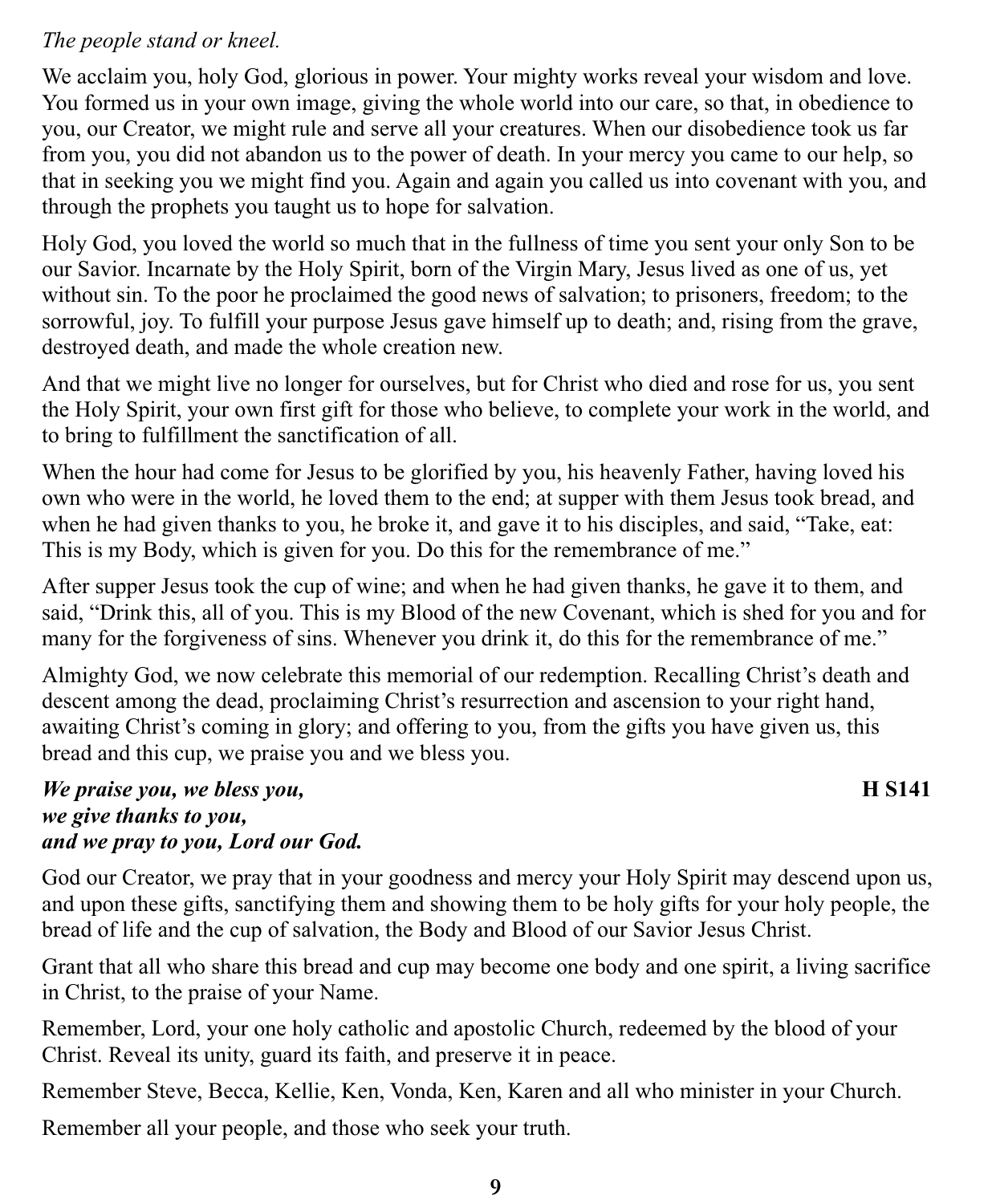Remember all who have died in the peace of Christ, and those whose faith is known to you alone; bring them into the place of eternal joy and light.

And grant that we may find our inheritance with the Blessed Virgin Mary, with matriarchs, patriarchs, prophets, apostles, and martyrs, and all the saints who have found favor with you in ages past. We praise you in union with them and give you glory through Jesus Christ our Savior.

Through Christ, and with Christ, and in Christ, all honor and glory are yours, Almighty God and Father, in the unity of the Holy Spirit, for ever and ever. *AMEN.*

And now, as our Savior Christ has taught us, we are bold to say,

### **The Lord's Prayer BCP 364**

*Our Father, who art in heaven, hallowed be thy Name, thy kingdom come, thy will be done, on earth as it is in heaven. Give us this day our daily bread. And forgive us our trespasses, as we forgive those who trespass against us. And lead us not into temptation, but deliver us from evil. For thine is the kingdom, and the power, and the glory, for ever and ever. Amen.*

# **The Breaking of the Bread Christ Our Passover <b>H** S155 Alleluia, alleluia, alleluia. Christ our Passover is sacrificed for us; Therefore let us keep the feast. Alleluia, alleluia, alleluia. Celebrant The gifts of God for the people of God. *All persons baptized in any denomination are invited to receive Holy Communion. To receive, take the bread and dip it into the wine when the cup is offered to you. If you would like to receive a blessing instead of communion, please cross both arms across your chest. If you need a gluten-free wafer, please cross one arm across your chest.* **Communion Hymn Thou, who at thy first Eucharist didst pray <b>H** 315

Thou, who at thy first Eucharist didst pray that all thy Church might be for ever one, grant us at every Eucharist to say with longing heart and soul, "Thy will be done." O may we all one bread, one body be, through this blest sacrament of unity.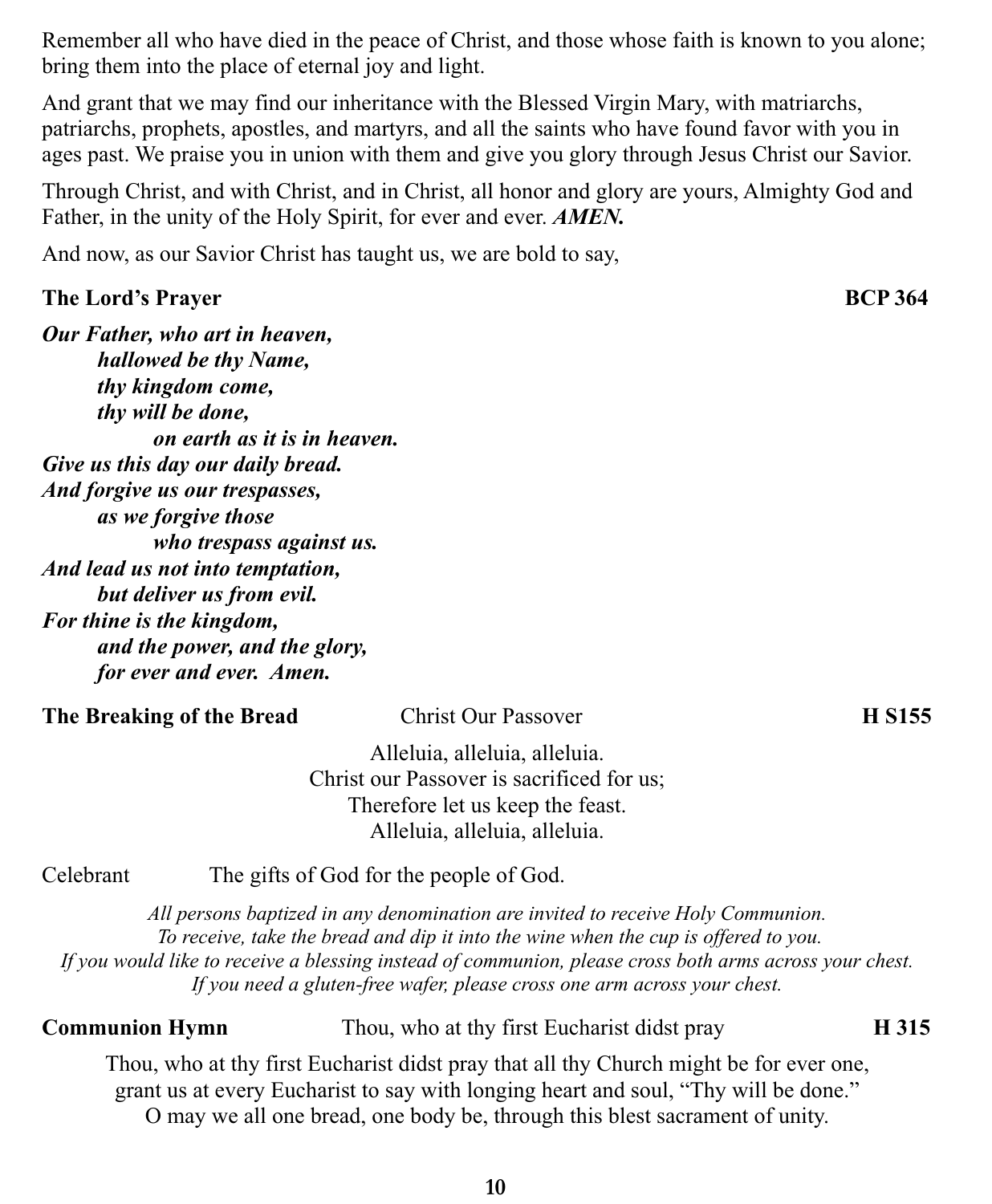For all thy Church, O Lord, we intercede; make thou our sad divisions soon to cease; draw us the nearer each to each, we plead, by drawing all to thee, O Prince of Peace; thus may we all one bread, one body be, through this blest sacrament of unity.

So, Lord, at length when sacraments shall cease, may we be one with all thy Church above, one with thy saints in one unbroken peace, one with thy saints in one unbounded love; more blesséd still, in peace and love to be one with the Trinity in Unity.

| <b>Communion Hymn</b> | I heard the voice of Jesus say                                   | H <sub>692</sub> |
|-----------------------|------------------------------------------------------------------|------------------|
|                       | I heard the voice of Jesus say, "Come unto me and rest;          |                  |
|                       | and in your weariness lay down your head upon my breast."        |                  |
|                       | I came to Jesus as I was, so weary, worn, and sad;               |                  |
|                       | I found in him a resting place, and he has made me glad.         |                  |
|                       | I heard the voice of Jesus say, "Behold, I freely give           |                  |
|                       | the living water; thirsty one, stoop down and drink, and live."  |                  |
|                       | I came to Jesus, and I drank of that life-giving stream;         |                  |
|                       | my thirst was quenched, my soul revived, and now I live in him.  |                  |
|                       | I heard the voice of Jesus say, "I am this dark world's light;   |                  |
|                       | look unto me, your morn shall rise, and all your day be bright." |                  |
|                       | I looked to Jesus, and I found in him my Star, my Sun;           |                  |
|                       | and in that light of life I'll walk till pilgrim days are done.  |                  |

#### **Sending Forth the Lay Eucharistic Visitor**

Deacon In the name of this congregation, I send you forth bearing these holy gifts, that those to whom you go may share with us in the communion of Christ's body and blood. **People** *We who are many are one body, because we all share one bread, one cup.*

**Post Communion Prayer** *Standing or kneeling* **BCP 366** 

Celebrant Let us pray

*Almighty and everliving God, we thank you for feeding us with the spiritual food of the most precious Body and Blood of your Son our Savior Jesus Christ; and for assuring us in these holy mysteries that we are living members of the Body of Christ, and heirs of your eternal kingdom. And now, send us out to do the work you have given us to do, to love and serve you as faithful witnesses of Christ our Savior. To him, to you, and to the Holy Spirit, be honor and glory, now and for ever. Amen.*

**The Blessing**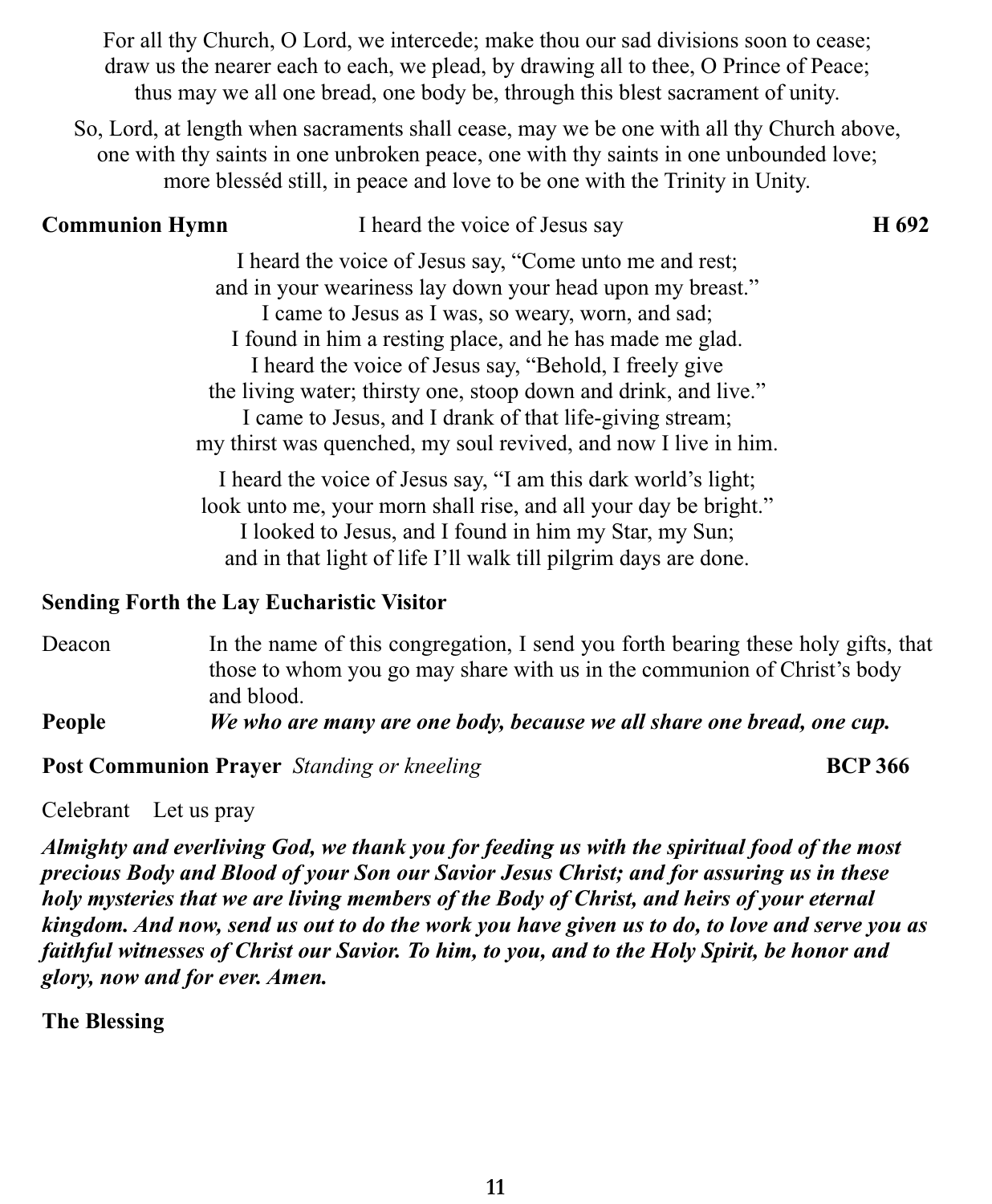**Closing Hymn Christ is the world's true Light H 542** 

Christ is the world's true Light, its Captain of salvation, the Daystar clear and bright of every race and nation; new life, new hope awakes, for all who own his sway: freedom her bondage breaks, and night is turned to day.

In Christ all races meet, their ancient feuds forgetting, the whole round world complete, from sunrise to its setting: when Christ is throned as Lord all shall forsake their fear, to ploughshare beat the sword, to pruning-hook the spear.

One Lord, in one great Name unite us all who own thee; cast out our pride and shame that hinder to enthrone thee; the world has waited long, has travailed long in pain; to heal its ancient wrong, come, Prince of Peace, and reign.

### **The Dismissal**

All respond *Thanks be to God. Alleluia, alleluia.*  **Organ Postlude** *Haec dies resurgam (Finale)* Robert Hebble

*The altar flowers are given by Portia Wimp to the glory of God and in memory of Thomas Wimp and in thanksgiving for the 6th anniversary of Kellie Wimp Mysinger's ordination to the Diaconate.* 

#### **Ministers in the Service**

| Preacher          | The Rev. Kellie Mysinger                    |
|-------------------|---------------------------------------------|
| Celebrant         | The Rev. Dr. Steve Pankey                   |
| Deacon            | The Rev. Dr. Ken Casey                      |
| Associate Rector  | The Very Rev. Becca Kello                   |
| Organist          | C. Kenneth Stein                            |
| Lectors           | Linda Surface, Brian Morrison, Bill Gilliam |
| Intercessor       | John Hagaman                                |
| Audio Visual Team | Linda & Rick Mitchell                       |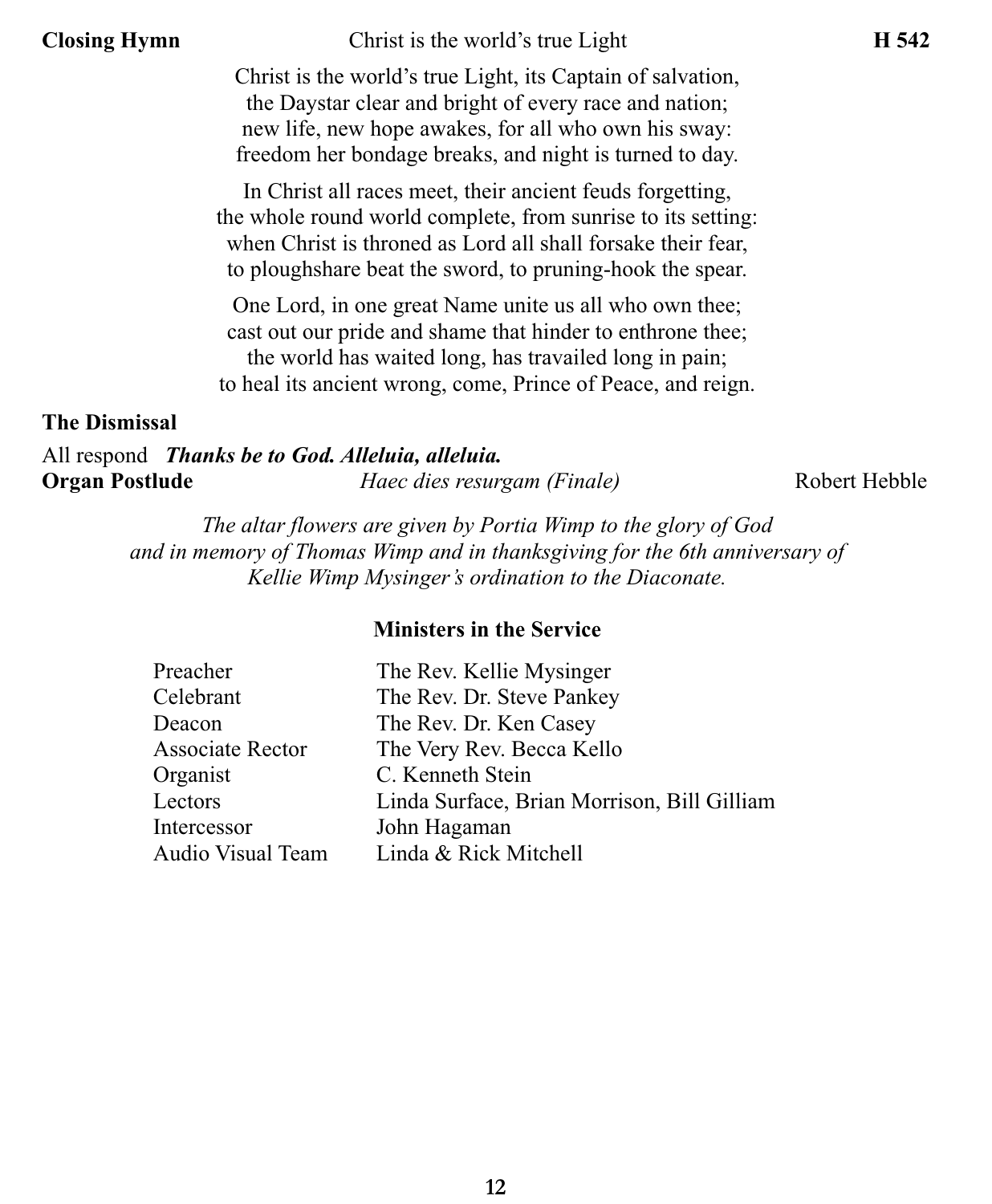## **This Week at Christ Church**

**Sunday, May 29 - Sixth Sunday of Easter** 

**8:00 AM** In-person Holy Eucharist Rite I also live-streamed **10:00 AM** In-person Holy Eucharist Rite II also live-streamed

### **Monday, May 30**

Church office is closed **10:00 AM** Weekly submission deadline for *The Lancet,* and the Sunday bulletin announcements (email to  $vonda(\theta, ccon)$ ) **7:00 PM – 9:00 PM** Narcotics Anonymous – Moore Hall

**Tuesday, May 31 12:00 PM** Centering Prayer - Chapel **4:00 PM** Yoga – Moore Hall

**Wednesday, June 1 7:00 AM** Morning Prayer **12:00 PM** Healing Eucharist

**Thursday, June 2** 

**Friday, June 3**  Church office is closed

**Saturday, June 4 8:00 AM** Brotherhood of St. Andrew – Conference Room

\*Streamed services can be found at facebook.com/cecbg or https://www.youtube.com/c/CECBG

TO VIEW THE ENTIRE CHURCH CALENDAR, please access our website, cecbg.com.

| 5/31 Evan Ellison    |
|----------------------|
| 6/03 Pitt Derryberry |

**HAPPY BIRTHDAY!!**

6/03 Guen Petty 6/04 Barbara Ford 6/04 Brody Hale

6/04 Merrit Hale 6/05 Sara Stevens

# *Worship*

**LIVESTREAM WORSHIP** will continue at 8:00 AM and 10:00 AM on Sunday mornings on Facebook and YouTube.

## *Learn and Grow*

**VBS REGISTRATION** Christ Episcopal Church and The Presbyterian Church will join together once again for Vacation Bible School, Sunday and Monday, June 5 and 6. This is a family event, and at least one adult is expected to stay with their student both nigh[t](https://forms.gle/ApvTEgqynpqtCpmH6)s. Registration is now open at <https://forms.gle/ApvTEgqynpqtCpmH6>. We look forward to seeing you all this summer!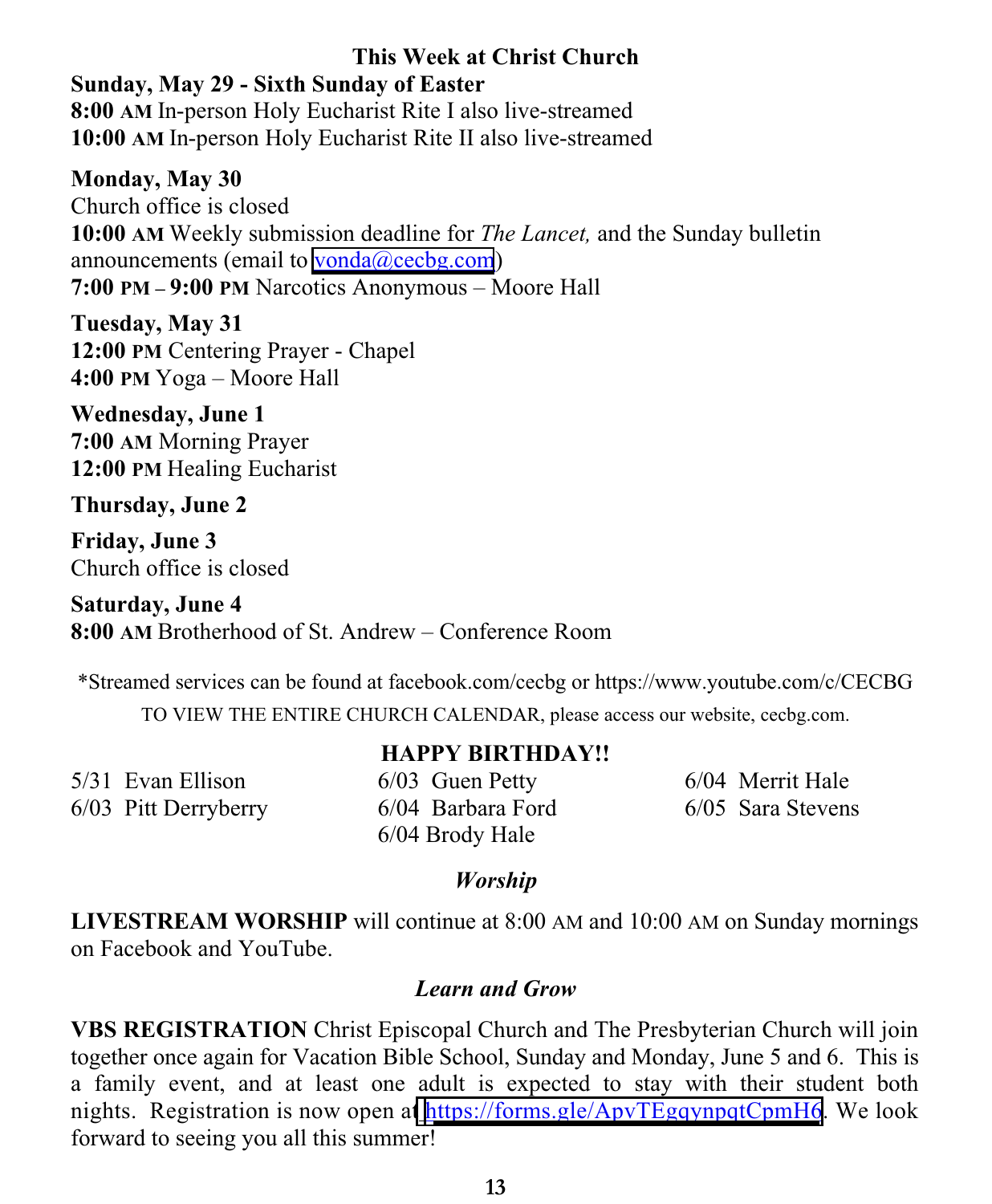**HOLY LAND 2023** After many delays and changes in plans, we are excited to announce the dates for our trip to the Holy Land. Join Father Steve and Mother Becca as we follow in the footsteps of Jesus and the Apostles October 17-25, 2023. To learn more or to register for the trip, go to [portal.myfaithjourneys.com](http://portal.myfaithjourneys.com/) and click to enter the group code 23005.

**CENTERING PRAYER** is Tuesdays at 12:00 PM. We are meeting in the Chapel. Anyone who is interested is welcome. Any questions, please contact Kathy Wise-Leonard at 270 779-5595 or email [billkathyleonard@bellsouth.net](mailto:billkathyleonard@bellsouth.net) or Janice Erbach at 270-904-1164 or email [kassta@jadegrel.net](mailto:kassta@jadegrel.net).

## *Radiate*

**MEALS, INC.** Christ Episcopal Church is responsible for MEALS on Saturday, June 4. If you are interested in helping with preparation, bread pickup, or delivery please contact Kathy Wise-Leonard at [billkathyleonard@bellsouth.net](mailto:billkathyleonard@bellsouth.net) or (270)779-5595. Thank you for considering this ministry!!!

**CHURCHES UNITED IN CHRIST HELP MINISTRY** is one of the oldest outreach ministries of Christ Church. In partnership with the three other downtown Christian churches, we attempt to assist families with their electric bill, emergency prescriptions, gasoline for an out of town doctor appointment, etc. For the past several months, the NEED has far exceeded our resources to help. In order to effectively sustain this ministry we need for members to step up with a pledge of \$10 or more per week. The Help Ministry at Christ Church currently distributes about \$1,000 per month to those in need using a voucher system. We only help an individual once every 12 months. Won't you please include a gift to the Help Ministry in your gifts to Christ Church! God Bless Mary, Mary, Karen, Margie, Susan, and Elaine, Your HELP MINISTRY TEAM

**WEDNESDAY COMMUNITY LUNCH** has started serving sack lunches. We are in need of monetary donations to further our program. Your donations are appreciated and can be put in the offering plate with a designation to WCL or may be made online at <https://www.cecbg.com/secure-giving>. We are also encouraging folks to join our team of volunteers to assemble and serve! Contact Mary Cash ([marygcash@gmail.com](mailto:marygcash@gmail.com)), Janice Erbach ( $\frac{\text{kassta}(a)\text{iadegrel.net}}{\text{net}}$ ), or Margie Dotson ( $\frac{\text{madebg}(a)\text{bellsouth.net}}{\text{net}}$ ) for more information.

**ONLINE GIVING** Make a secure contribution online to the current year operating fund and/or other funds. You can make your donations through the church website.

## *General Announcements*

**PARISH PRAYER LIST** in an effort to keep the prayer list up to date, starting in July, we will start removing people who have been on the pray list for 3 or more months. Please let Vonda know if you want someone to stay on the prayer list.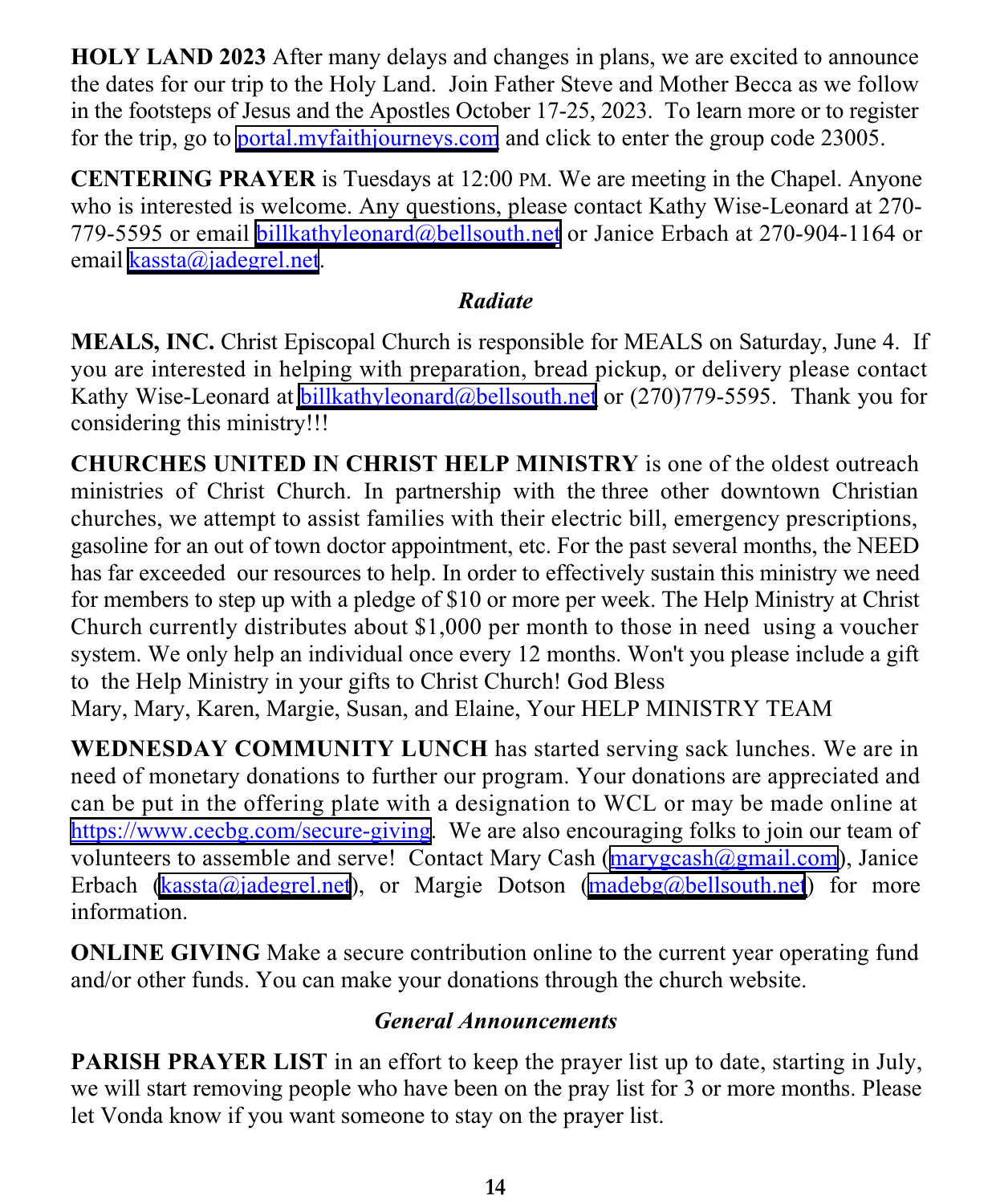**CAMPUS CLEAN-UP** In recent months, an intrepid group of volunteers has taken on the big task of cleaning out the storage closets here on campus. As with any home, the longer we live into our space, the more stuff we collect, and while we love your willingness to share with Christ Church, if you do plan to donate items for Christian Education, the kitchen, or elsewhere, please let us know about it so that it can find a good home and be of use.

# **Parish Prayer List**

### **Parishioners of Christ Church**

Judy Adams Ruth Anne Bell Jimmy Bohannon Aldis Brunson Claire Campbell Jane Coleman Angela Collins Bill Collins Dolores Dodd

Lois Downs Pat Frederick Dean Gilbert Bob Harrison Nick Heil Barbara Keith Paula Morgan Gretchen Niva Jo Owsley

Fred Siewers Ava Simerly Josh Stiles David Towell Karen Towell Carroll Travelsted Pat Waddington Jessie Wolfe

#### **Parishioners of Christ Church teaching overseas**

Boo Petersen, South Africa Galen Olmsted, Venezuela

### **Parishioners of Christ Church in discernment for ordained ministry**

The Rev. Billy Adams, *student at V. T. S.* The Rev. Ken Casey, *deacon at Christ Church* 

#### **In Thanksgiving**

\*For the birth of Elyse Pearl Gilbert, daughter of Patrick and Juliana Gilbert

### **For our Cloister Community**

#### **In Remembrance**

\*David Alan Sherman, *nephew of Doug Sherman* \*Donnie Corn, *brother of Vonda Garringer*

Bob Williams, *brother of Betty Young*  Melloney Simerly

# **Military serving overseas known by Christ Church parishioners Family of Christ Church parishioners**

Anastasia Arnold, *daughter of Deb Stein*  Nik Avery, *great nephew of Andrea Petty*  Jeremy Bennett, *brother-in-law of Karen Crabtree*  Denita Brady, *step-daughter of Bill Collins*  YaYa Briley, *sister of Dolores Dodd*  Arnold Carter, *father of Brittany Whitlow* Josina Cavallo, *sister of Barbara Powell*  Jan Chastain, *sister-in-law of Terrisa Taylor*  Mark Crabtree, *brother-in-law of Melinda Grimsley*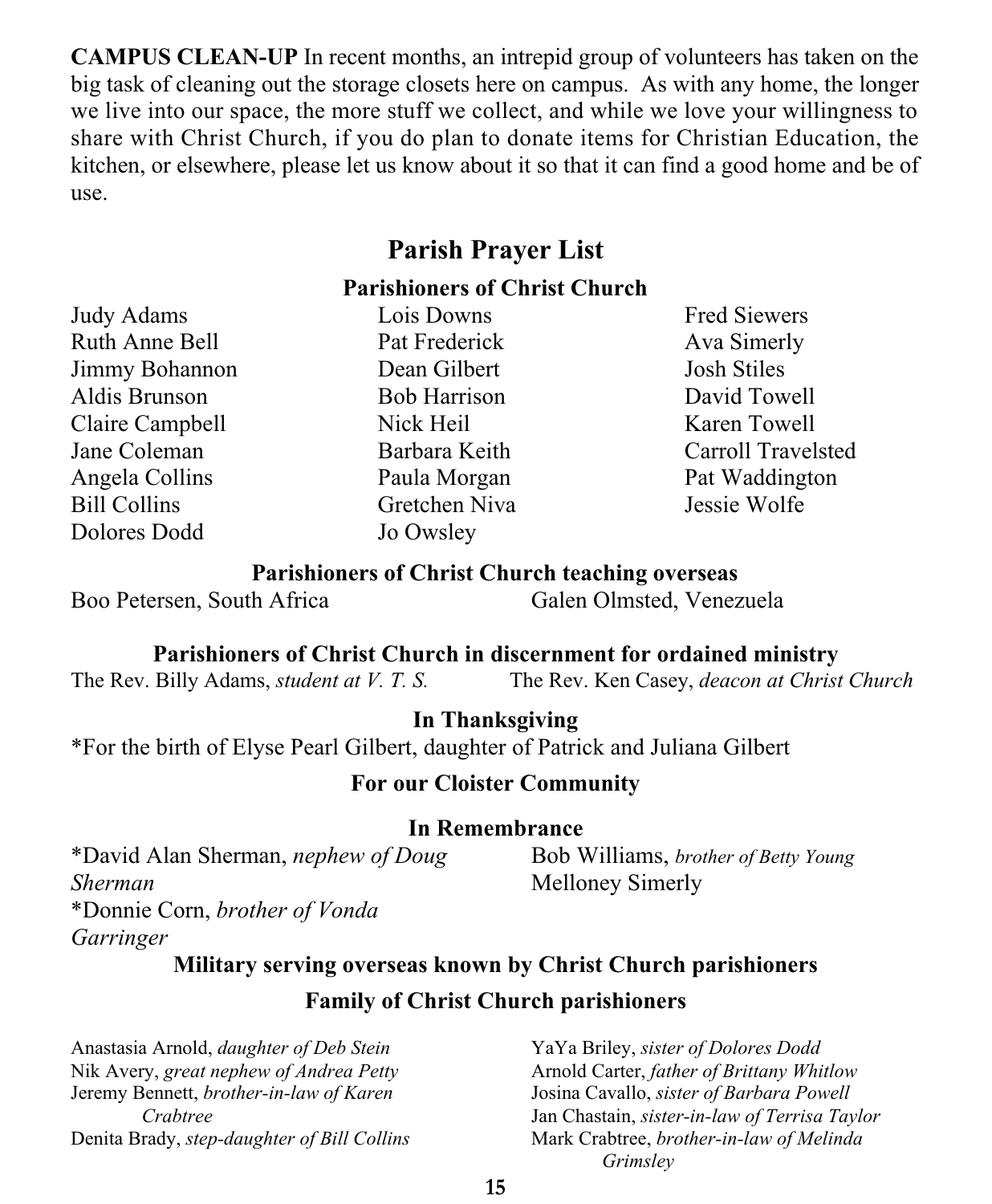Bethaney Adams Curry, *daughter of Karen Adams*  \*Randy Dale, *sister-in-law of Jim Dale*  Allen Dodd, *husband of Delores Dodd*  Don, *brother of Terrisa Taylor*  Sarah Moore Epperson, *sister of Elizabeth Rhodes*  Bill Escher, *uncle of Stacey Hughes*  Jackie Estes, *sister of Kathy Leonard*  Nancy Farley, *mother of Fonda Hyong*  Hannah Gatland, *granddaughter of Bob & Marti Harrison*  Grant Geyer, *son-in-law of the Hoyng's*  Lala Gullett, *stepmother of Vonda Garringer* \*Tabatha Harmon, *sister of Vonda Garringer* Sally Hertting, *mother of Laurie Joyce*  Doug Hunnewell, *grandson of Maryanne Ringo*  Jessica Jones, *sister of Melinda Grimsley*  Taylor Kent*, granddaughter of Doug Lawhorn* Ray & Donna Knauft, *parents of Terry Knauft*  Jon Kovara, *uncle of Ken Stein*  Colleen MacGregor, *daughter of Mary Anne Ringo*  Wayne MacGregor*, son of Maryanne Ringo* Nancy Mantel, *sister of Judy Reimer* Kim Marcum, *niece of Carol Crowe Carraco*  Adison May, *great granddaughter of Sue Wilson*  \*Bill Maywhort, *brother of Marilyn Keith*  Ann Lee McAllister, *mother of Cary McAllister* 

Phillip Morgan, *nephew of Paula Morgan*  John Newton, *father of Andrea Petty*  Daniel Ohrmundt, *brother-in-law of Laurie Joyce*  Adrian Olmsted, *son of Ken Casey*  Devan Parker, *granddaughter of Mary Anne Ringo*  Amanda Parrish-Block, *daughter of Tillie Botwin*  Bobbie Pedigo, *father of Jenny Morehead*  Ed Pulley, *nephew of Carol Barry*  Angelina Sanchez, *niece of Bruce & Barbara Powell*  Nevada Sanchez, *niece of Bruce & Barbara Powell* Delaney & Sydney Schulten, *granddaughters of Tim & Nancy Huston*  Liz Stein, *daughter of Ken Stein*  James Swick, *son of Cathie Huston*  Coy Tucker, *father of Belinda Palmer*  Nic Turner, *relative of Doug Lawhorn* Aisley Warner, great-*granddaughter of Bonnie Schlicht* Liliana Warner, *granddaughter of Bonnie Schlicht*  Nita Williams, *sister-in-law of Betty Young*  Mona Wimp, *niece of Portia Wimp*  Emily Young, *granddaughter of Paul & Betty Young* Addie Zaker, *niece of Jan Campbell* 

#### **Others known by Christ Church parishioners**

Darla Angelbeck, *requested by Miliska Knauft* Sarah Ashford, *requested by Don Goidel*  Jody Blake, *requested by Karen Adams* Gunther Brock, *requested by Maryanne Ringo*  Gail Brookman, *requested by Shawn Rhodes*  C, *requested by Laurie Joyce* Francisca Cartagnea, *requested by Laurie Joyce* Jared Carter, *requested by Janet Flora*  Bobby Cash, *requested by Penny Adams* Chelsea, *requested Don & Lou Goidel* Jerry Cherry, *requested by Tillie Botwin* Mary Louise Cherry, *requested by Tillie Botwin* Grover Dils, *requested by Doug Lawhorn*  Tenzin Dolkar, *requested by Ken Casey*  Josey Edwards, *requested by Laura Goodwin* 

Debbie Embry & family, *requested by Laurie Joyce*  Elizabeth Fox, *requested by George Anna McKenzie*  Jean Gibbens, *requested by George Anna McKenzie*  Chuck & Cheryl Glass, *requested by Bill Riedel*  Chad Hamm, *requested by Janet Grider*  Betsy Harned, *requested by Susan Cook* Howard, *requested by Karen Robeson*  Amelia Beth Jarboe, *requested by LaJuana Wilcher*  Roberta Johnson, *requested by Doris Love Hunt* Glenn LaFantasie, *requested by Carol Carraco*  Megan, *requested by George Anna McKenzie*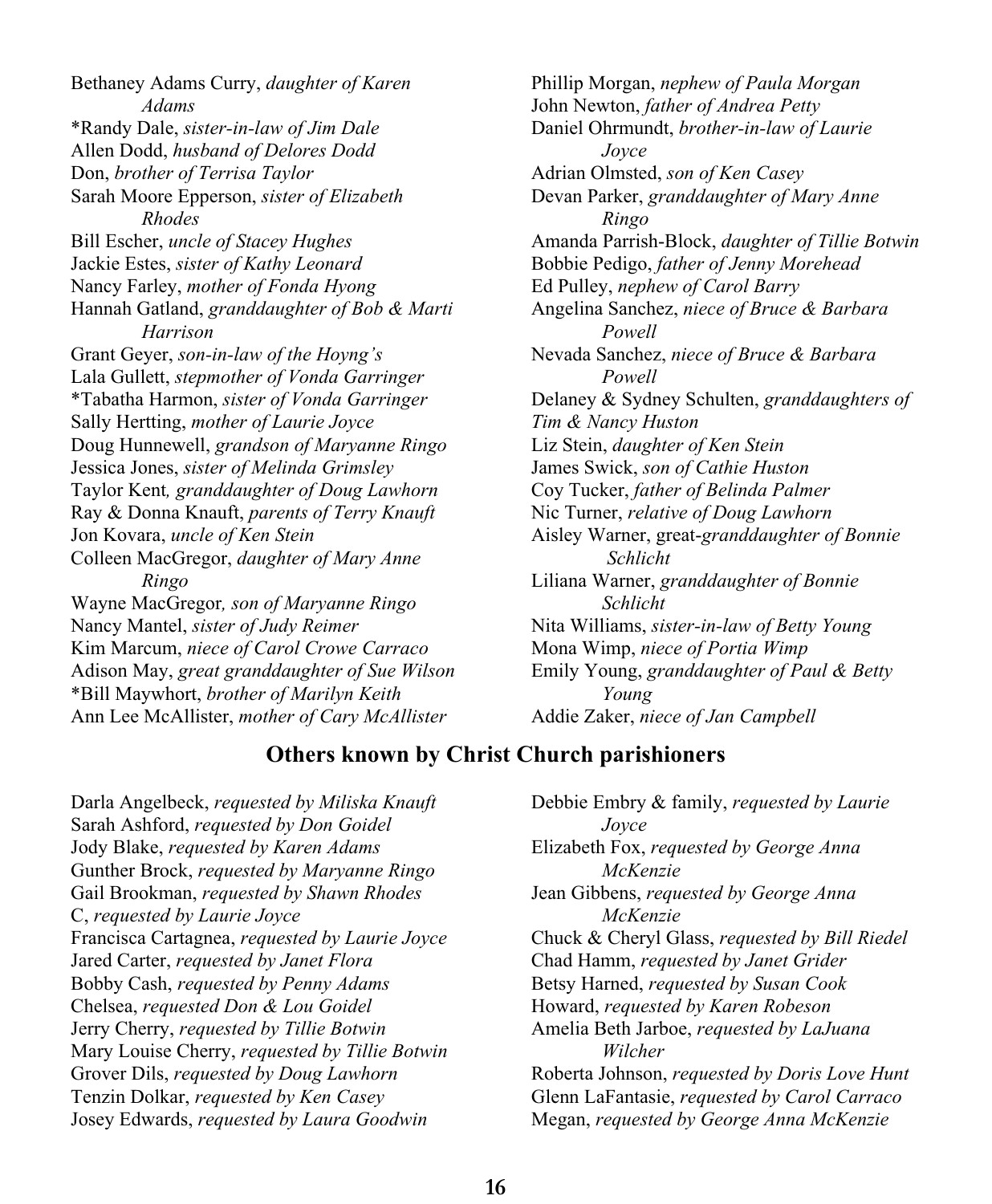Magdelena*, requested by Laurie Joyce*  Bob Monteiro, *requested by Terry Knauft*  Pat Mouser, *requested by Matilda Botwin* John Warren Oakes, *requested by Suzanne Hanratty*  Britt O'Brien, *requested by Susan Cook*  Glenn Perkinson, *requested by Patsy Sloan*  Liz Preston, *requested by Suellen Carbin*  Sister Lucia Quesada, *requested by Miliska Knauft* Susan Rodgers, *requested by Georgeanna McKenzie*  Kathleen Rogers, *requested by Mary Travelsted* Cathy Schultz, *requested by Mike Harper*  Shelley Shoulders, *requested by Carroll Smith*  Amber Simerly Eric Smith, *requested by Jennifer Travelsted*  Marla Sowers, *requested by Paula Lyons*  Ara & Cyrus Sprouse, *requested by Mikey Crabtree* Teresa Stidham, *requested by Andrea Petty*  Naomi Sturt, *requested by Maryanne Ringo*  Kathy Sullivan, *requested by Maryanne Ringo*  Byron Swift, *requested by Clyde Joyce* Zam Lam Vung, *requested by Laurie Joyce* 

#### *\*indicates new*

#### **Christ Episcopal Church Vestry Members**

#### **Class of 2023 Class of 2024 Class of 2025**

Linda Mitchell **Mike Harper** John Carter Belinda Palmer Paula Maier Jim Dale Shanna Paul Peggy McKillip David Lee

Troy Puckett Scarlett Winters Brenda Willoughby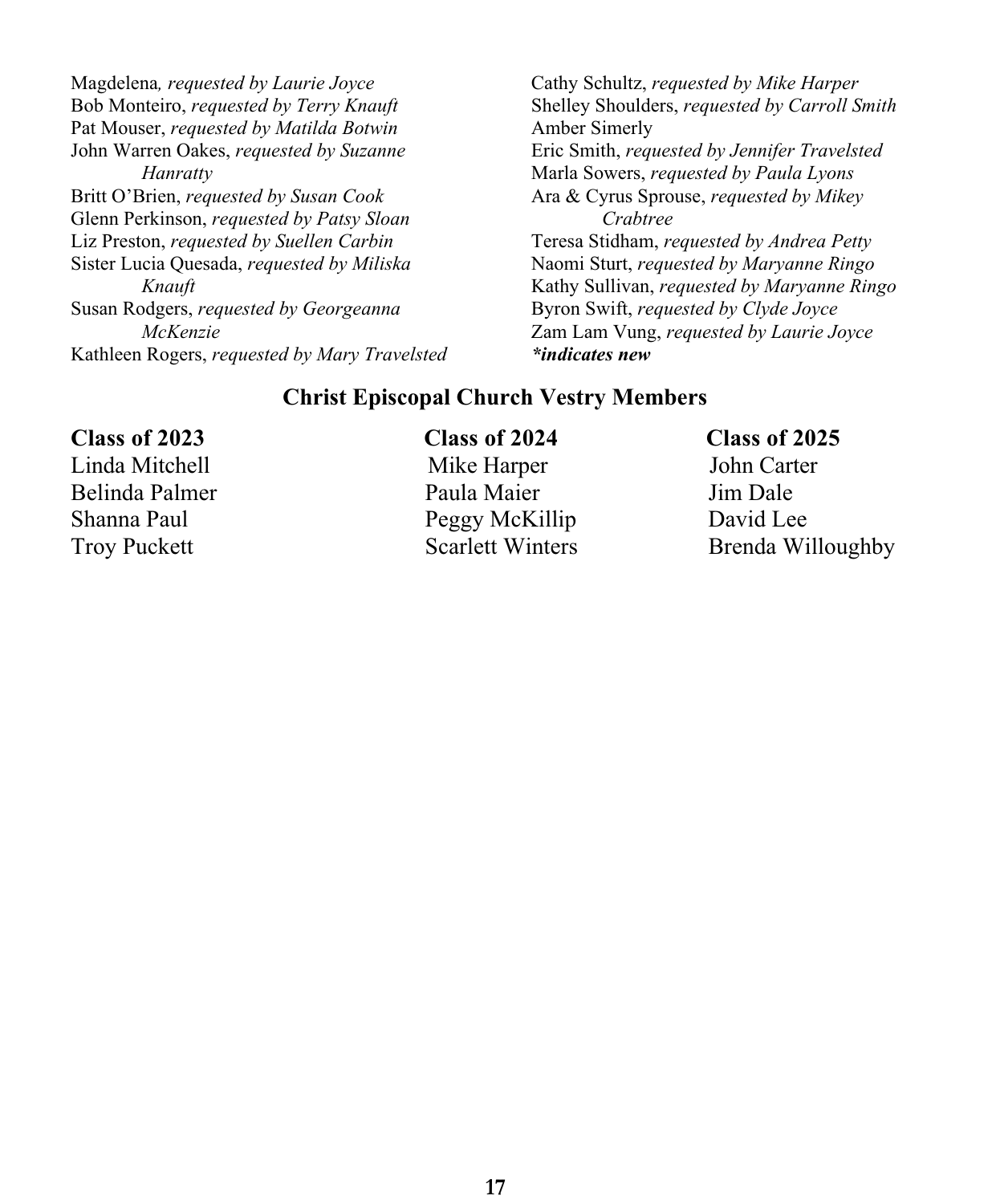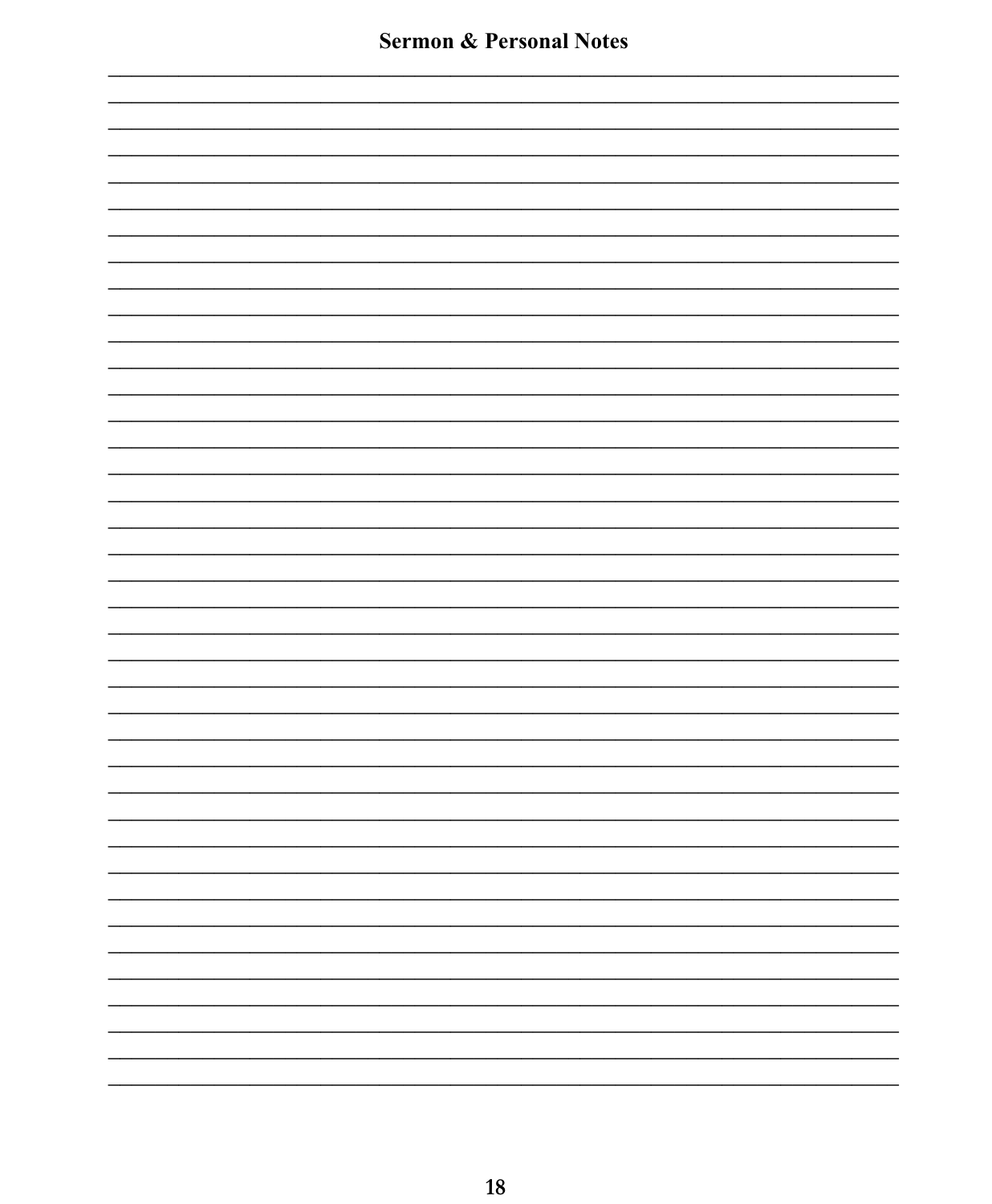# **Doodle Page**